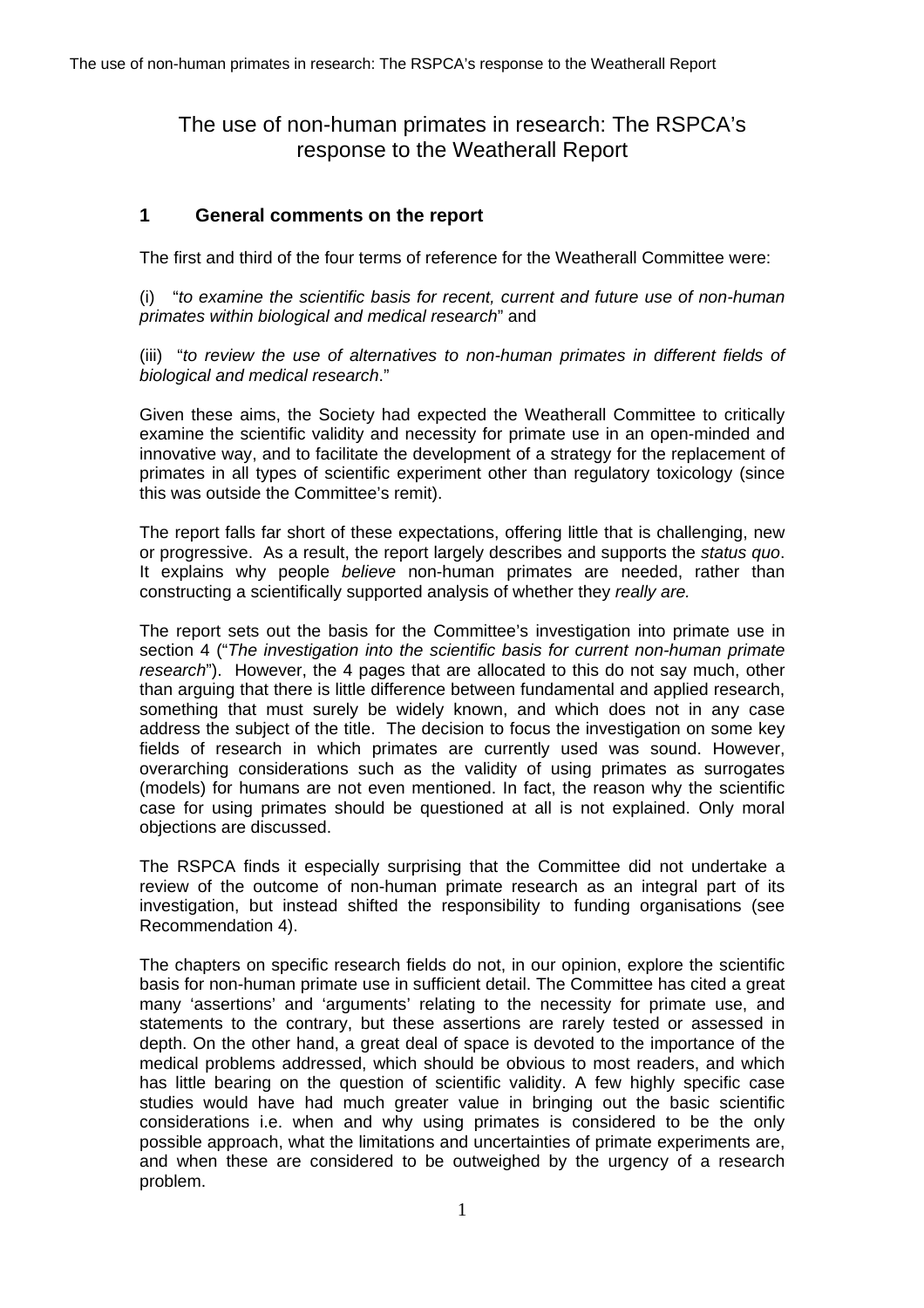The process by which the Committee weighed the evidence and reached its conclusions is not explained. The lack of comprehensive scientific argument throughout the report means that its position does not come across as scientifically robust. This means that the Committee seems too ready to accept that non-human primate experiments can sometimes yield useful information and are therefore necessary.

The conclusions reached by the Committee are somewhat vague and uninformative. For example, Section 6, *Neuroscience*, concludes that '*non-human primate work has been essential at some stages of research on a particular disease, and not others*.' A partial explanation for this is offered, but it is difficult to identify any basic principles that might help to guide future research. Similarly, the final overarching conclusion (Recommendation 2), is that there is a strong scientific case for maintaining the use of non-human primates in some aspects of work in the fields addressed. Although it is possible to identify those aspects of current research that the Committee regarded as scientifically justified (by reading the report in detail), the lack of any guiding principles for assessing the scientific case is very unsatisfactory. The report seems simply to invite scientists to continue to use non-human primates whenever they see fit.

The report also takes a somewhat narrow view on some issues. The use of primates is repeatedly justified on the grounds that the equivalent rodent model is not satisfactory. This approach – the question can only be addressed by using either a primate or a rodent model – is neither constructive nor forward thinking. We would have hoped that the Committee would have encouraged respondents to think about genuinely alternative approaches, i.e. to examine the scientific problem and all possible solutions to it.

The fourth term of reference for the study was: "*In undertaking these assessments, to take account of associated ethical, welfare and regulatory issues, particularly with regard to the 3Rs principle of refinement, reduction and replacement.*" With respect to primate welfare, we recognise that it was not the intention to undertake a detailed analysis of the animal welfare issues. The RSPCA welcomes the recommendations made within chapter 9 with regard to improving animal welfare by raising standards of husbandry and care, training (of staff and animals), transport, supply issues, and dissemination of information on animal welfare and the 3Rs, although none of them is new. We particularly welcome the Committee's support of the recommendations in the APC's report on primate supply<sup>[1](#page-1-0)</sup>, and those in the Society's own report on primate transport (Prescott and Jennings<sup>[2](#page-1-1)</sup>).

The report, however, makes little attempt to set out in any detail the harms that animals experience as a consequence of their use in research, yet the accumulated harms for primates from procedures and their effects, housing, transport, restraint and eventual death can be substantial. This is a serious omission in a report that asks whether the continuing use of non-human primates is justified (Chapter 13), since justification is about more than scientific validity and necessity (see Jennings

<span id="page-1-0"></span> $<sup>1</sup>$  Animal Procedures Committee (2006) Acceptance of overseas centres supplying non-human primates</sup>

<span id="page-1-1"></span>to UK laboratories. A report by the primates sub-committee of the APC. Home Office.<br><sup>2</sup> Prescott M.J. and Jennings, M. (2004) Ethical and welfare implications of the acquisition and transport of non-human primates for use in research and testing. *Alternatives To Lab Animals* **32**, 323- 327.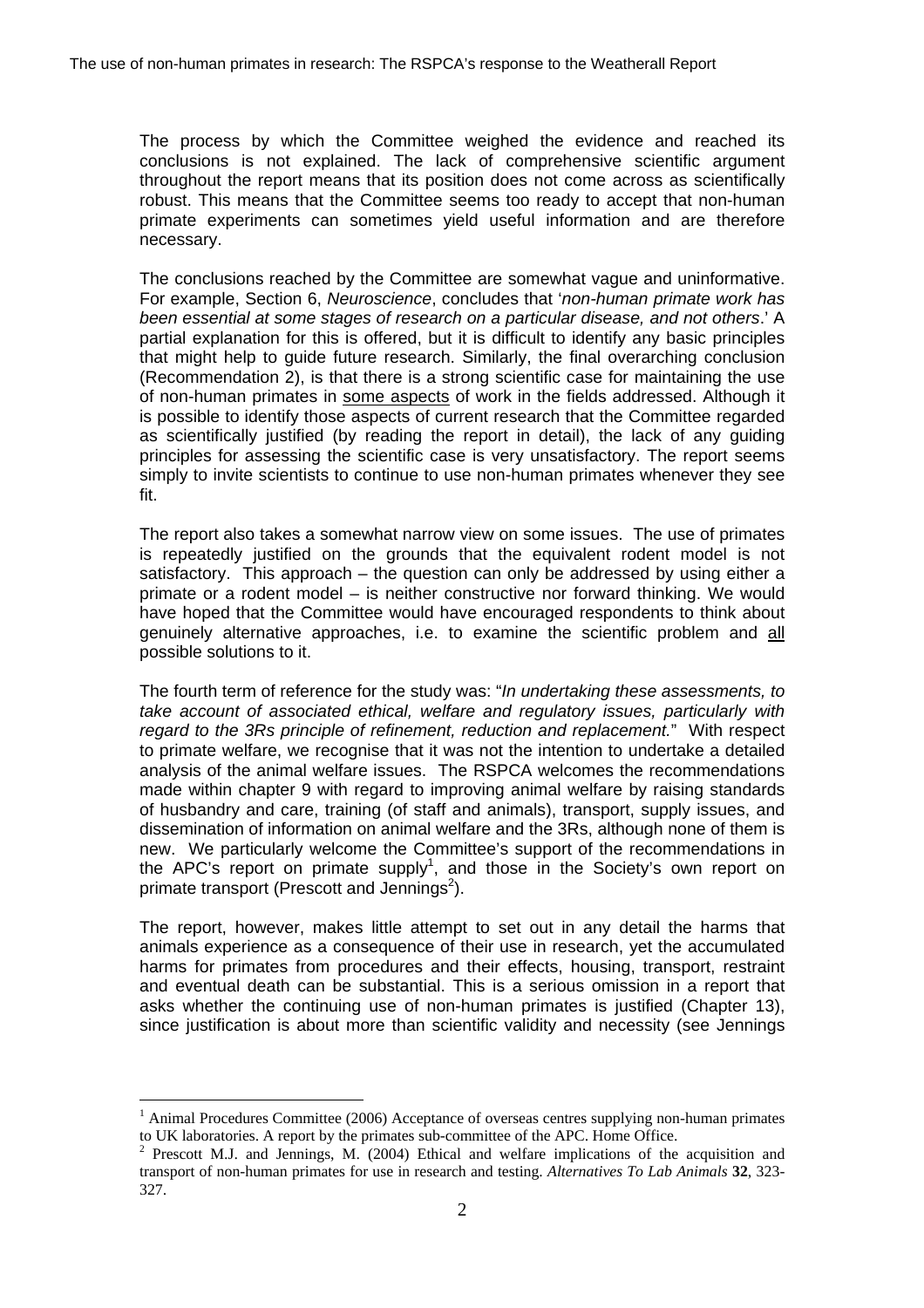and Silcock, 1995<sup>[3](#page-2-0)</sup>). It requires the weighing of harms and benefits, yet the lack of information on harms presented in the report does not allow this to be done.

## **2. Comments on recommendations**

The RSPCA's comments on specific recommendations are outlined below. They are listed as they appear under the sub-headings in chapter 13 of the report, to put them into context.

#### • *Is the continuing use of non-human primates in fundamental biological and medical research justified?*

*Recommendation 1: There is a strong scientific case for the carefully regulated use of non-human primates where there are no other means to address clearly defined questions of particular biological or medical importance.*

#### • *The role of non-human primates in communicable disease, neuroscience, reproductive biology and ageing research*

*Recommendation 2: In the fields of research considered in this study, namely communicable disease, neuroscience and reproductive biology, there is a strong scientific case for maintaining the use of non-human primates in some aspects of this work, at least for the immediate future.*

These recommendations are discussed here together because they address similar questions. Both are conclusions, not recommendations - neither gives any guidance or direction and it is entirely inappropriate to present them as recommendations. Even as conclusions, these statements fail to adequately define the limits of the scope of the investigation, or to indicate where conclusions differed between fields of research. They are therefore rather meaningless. In addition, both simply endorse the *status quo*; neither emphasises the need for case-by-case scientific and ethical evaluation of experiments on non-human primates (which is mentioned many times in the report text). The RSPCA is therefore extremely concerned that these conclusions may be quoted as support for any primate experiments in the defined research fields.

With specific reference to recommendation 1, this appears to be offered as an answer to the question in the subheading *"Is the use of non-human primates in fundamental biological and medical research justified?"* However, it does so solely on the basis of the scientific case for using them. Justification, however, does not rest solely on the scientific case, but also on ethical judgements as we stated earlier. It is an unfortunate feature of the whole report that the concept of a scientific case is not clearly defined, and distinguished from other aspects of the case 'justifying' primate use.

In fact, a scientific case could only be established by demonstrating that the results of experiments on primates yield information of value in achieving the objectives of the research. The justification for primate use would then depend on the importance of the scientific objectives, the likelihood of achieving those objectives, the lack of any alternative strategy or method, and an ethical analysis based on a harm-benefit

<span id="page-2-0"></span> $\overline{a}$ <sup>3</sup> Jennings, M. and Silcock, S. (1995) Benefits, necessity and justification in animal research. *Alternatives To Lab Animals* **23**, 828-836.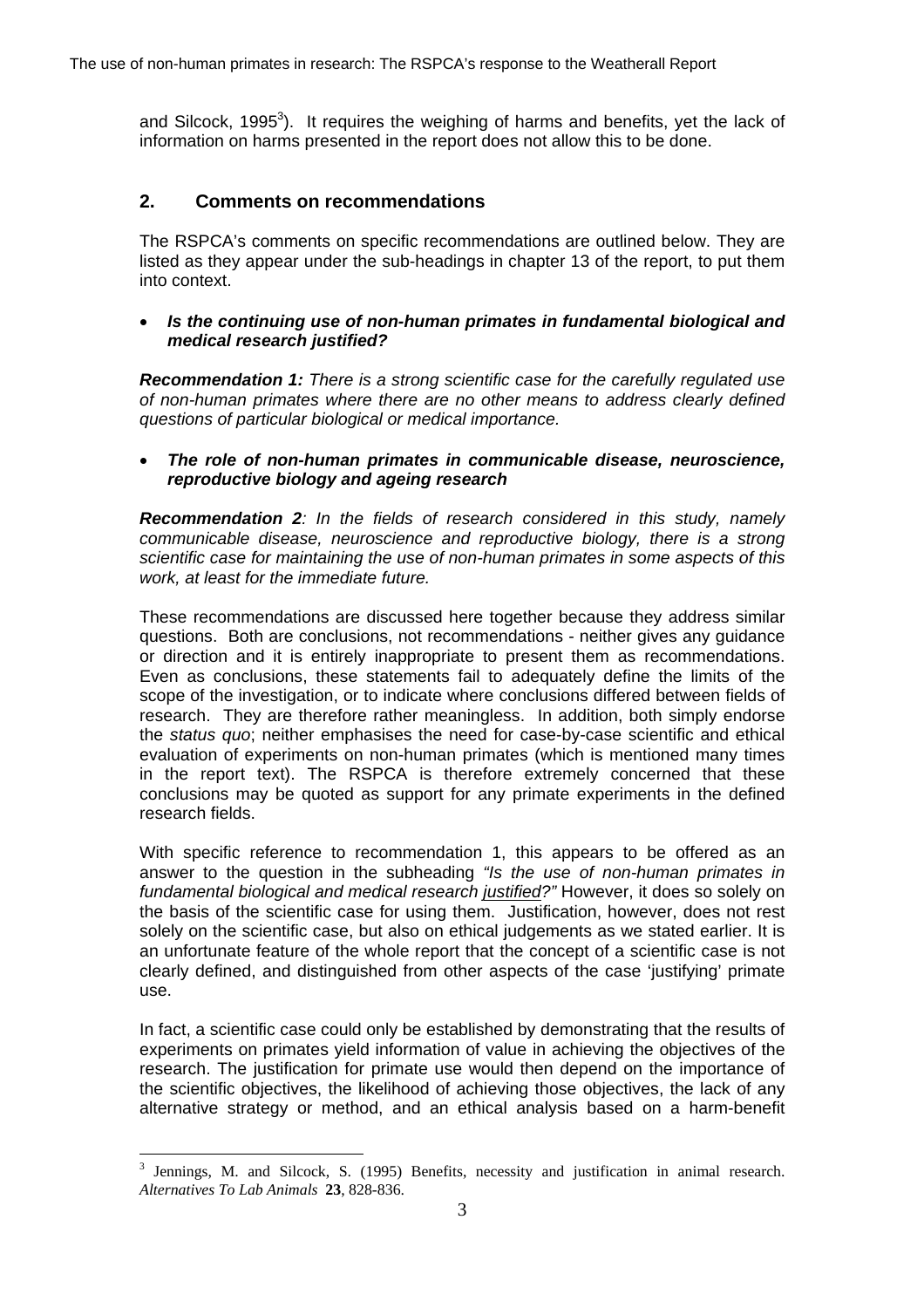assessment, taking into account a full evaluation of the lifetime experience of the animals.

However, the conclusion in recommendation 1 seems to have been arrived at simply by surveying a number of research fields in which primates are used. In the RSPCA's view, the conclusions in recommendations 1 and 2 both seem to have been unduly influenced by the importance of the medical problems in question, rather than the scientific case for using primates to address them, or by the actual benefits of the research. The implication is that the strength of the scientific case for using nonhuman primates is directly proportional to the seriousness of the medical problem. In our opinion, the scientific case is completely independent of this issue.

Given that the general case for continuing non-human primate research was considered strong in some instances but not others, we would have expected to see comprehensive and clear recommendations which, at the very least, underlined and reinforced the need for a rigorous assessment of the scientific and ethical arguments in each case, together with the need to ensure maximum application of reduction and refinement.

#### • *Assessing the case for the use of non-human primates in biological and medical research*

*Recommendation 3: The major specialist organisations involved in research fields that utilise non-human primates, particularly neuroscience, communicable disease, and reproductive and developmental biology, should regularly collate information about evolving research technology in their fields, with particular respect to the need for non-human primates. This information should be disseminated to funding bodies, ethics committees and regulatory agencies.*

The RSPCA agrees with the principle underlying this recommendation. However, it is not clear what information is actually being sought, which 'specialist organisations' are involved or which regulatory agencies it is referring to, particularly since the report specifically did not deal with regulatory testing in any depth. Neither is it clear how information will be collected and by whom.

The most valuable information to collate, from the animal welfare viewpoint, would be ideas that enable primate use to be reduced or avoided, and possibly the phrase "*with particular respect to the need for non-human primates*" is meant to convey this point. However, information relating to the successful refinement of procedures would also be very important. Who will be in a position to identify and describe the right sort of information and what sort of process is there for doing this? Further explanation of this recommendation is essential if it is to be successfully implemented.

*Recommendation 4: As part of their ongoing programmes to assess the outcomes of their research, the major funding organisations should undertake a systematic review of the outcome of all their research using non-human primates supported over the last decade.*

The RSPCA welcomes this recommendation $4$  and believes that it is an essential exercise, although it is extraordinary if funders do not already critically review the

<span id="page-3-0"></span><sup>4</sup> Note that the term 'systematic review' has taken on a rather specific meaning (as in the Cochrane reviews) which is not necessarily appropriate here (and probably not intended), but it would certainly be useful to review outcomes and assess the value of research with primates in a systematic way.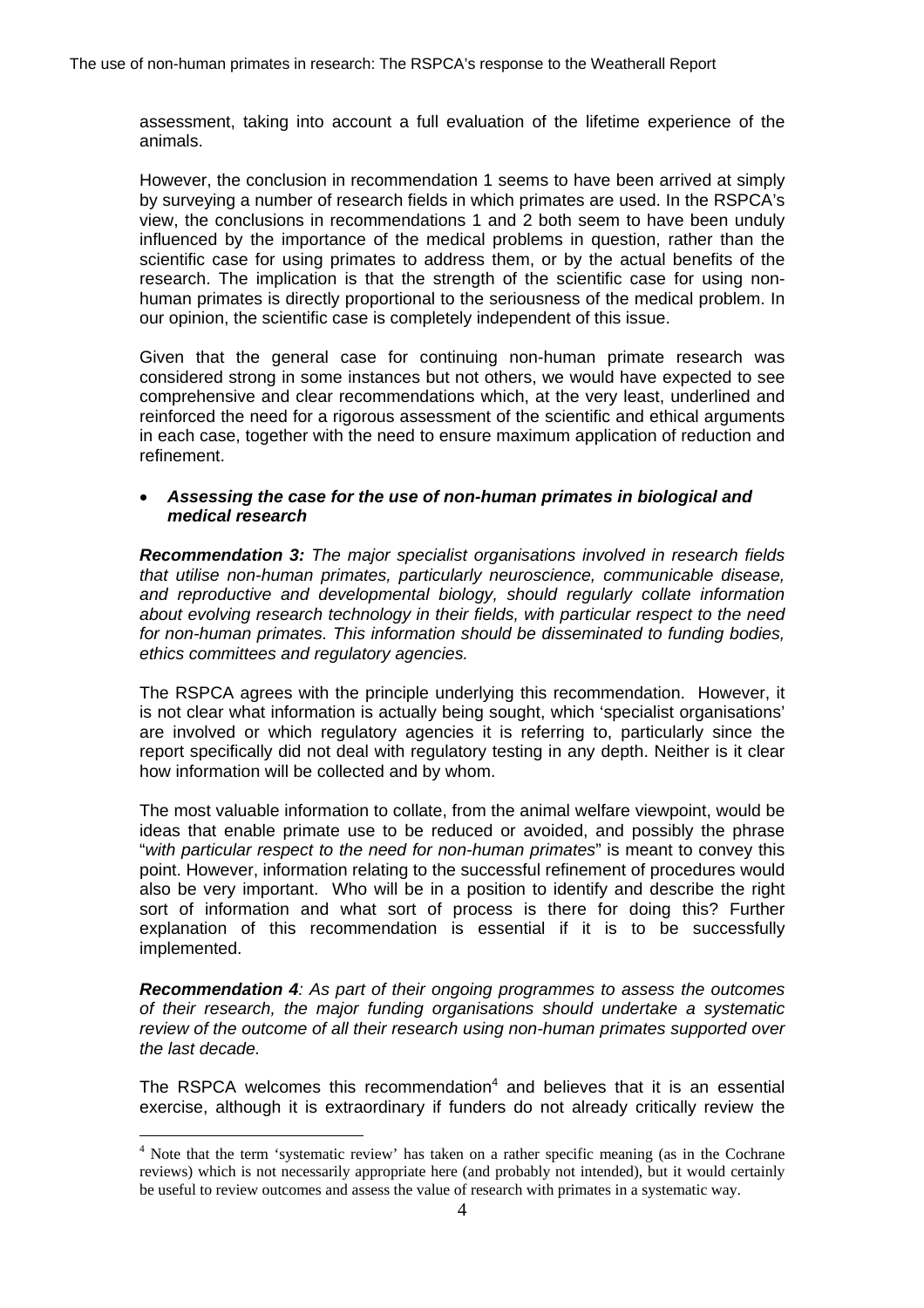outcomes of the research they fund, especially as much of the research is likely to be closely focussed on solving medical problems. In addition to retrospective review of outcomes, the RSPCA believes an ongoing assessment of current research projects and directions is also extremely important.

Given the terms of reference of the Weatherall Committee, the RSPCA also finds it astonishing that the Committee did not carry out such a review as part of its own study. We thought that this would comprise a major part of the Committee's work, and in our view it is not possible to conclude that there is a strong scientific case for using primates (as in 'recommendations' 1 and 2) without doing this.

## • *Working towards non-human primate alternatives*

*Recommendation 5: UK research funding organisations, both governmental and charitable, should continue to take every opportunity to encourage and fund research into developing alternatives to the use of non-human primates for both research and toxicology. Funders should expand their support for research into refining non-human primate research practices, particularly in the behavioural neurosciences.*

The RSPCA supports this recommendation but believes that it should call for *more* investment in identifying and deploying alternative strategies that will allow the use of non-human primates to be replaced or avoided. As written, it suggests that researchfunding organisations already take every opportunity to develop alternatives to the use of primates, but we can see no evidence in the report that this is the case. Some of the techniques that might be useful are briefly surveyed in chapter 9, but it is very disappointing that potential alternatives are not explored in much more detail. Furthermore, the chapter is somewhat conservative and cautious in its approach - on page 107, for example, it states:"*the picture that is emerging is of a potential to move towards the gradual reduction in the requirement of animals for biological research and toxicological studies*" – hardly a bold and motivating position. The most important paragraph in this chapter, written in more compelling language<sup>[5](#page-4-0)</sup> is not reflected in the recommendation.

Identifying the true scientific barriers to replacing primates in research is fundamental to designing research on alternatives. It is only by thorough and creative consideration of the specific problems involved in replacing primates that meaningful research approaches will be identified. The RSPCA has repeatedly called for a coordinated strategy to achieve this and it is disappointing that the Committee did not formulate a more specific and targeted recommendation in this respect.

The RSPCA also supports the latter part of the recommendation, assuming *that "research practices*" refers to the refinement of housing and care as well as procedures. Note that the RSPCA does not believe that invasive procedures should be carried out on animals solely to evaluate refinements. It is often possible to gain information that can inform and facilitate refinement during procedures that have already been licensed for other purposes. For example, physiological data such as

<span id="page-4-0"></span><sup>5</sup> "*The considerable promise of this field should compel bodies that fund biological or medical research to take every opportunity of supporting research directed at developing alternative approaches. At the same time, regulatory authorities need to be vigilant to innovations and new developments, such that they can fully appreciate the potential and complexities of the science involved. Achieving the undoubted potential of this rapidly moving field in as short a time as possible requires clear and sustained channels of communication between the regulators, researchers of alternative techniques and the wider scientific community*."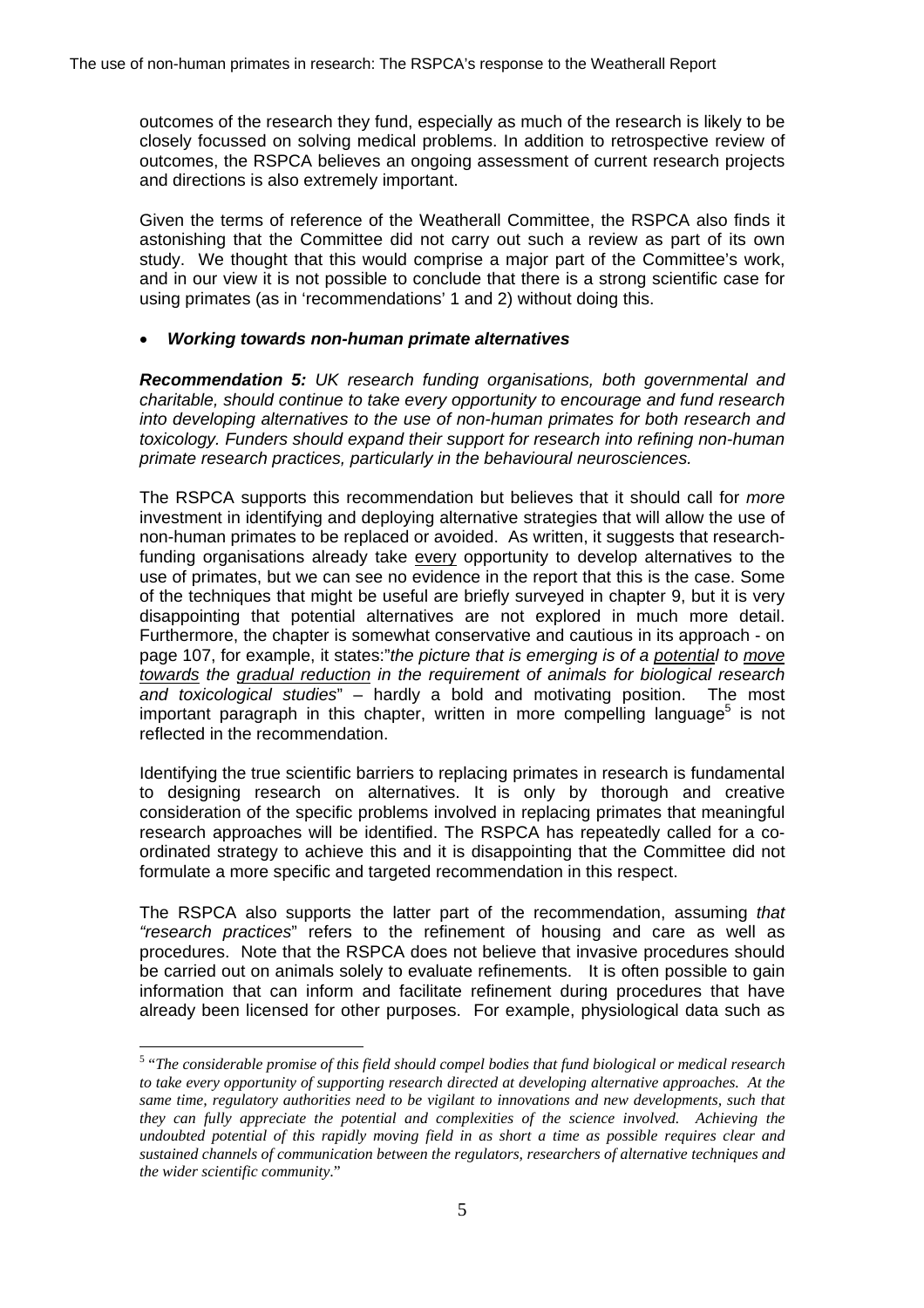heart rate can be obtained form animals who have already been implanted with telemetry devices and this can be used to compare their responses to different husbandry regimes or dosing techniques. This approach avoids causing additional pain, suffering or distress. Funders should also increase their efforts to make it clear to applicants that they are prepared to fund refinement measures such as environmental enrichment, as in our experience some researchers are not aware of this.

## • *Improving non-human primate welfare*

The Committee states "*that this is an area of active investigation on the part of several organisations and specifically mentions APC and NC3Rs"*. The work of both bodies is important but responsibility does not just lie with them. We recognise that some individuals and establishments within the research community are working to reduce suffering and improve welfare, but far greater commitment and resources are required from the research community as a whole.

The Committee also states that "*there are still a number of areas that need examination and improvement"* with respect to primate welfare*.* This is an understatement. Nevertheless, we are pleased that in the body of the text the Committee mentions the need for education, access to information and increased funding with respect to implementing primate husbandry refinements. All of these are essential.

**Note that ALL of the welfare recommendations have been made before by different authoritative bodies and individuals, including the RSPCA, and the report should have developed the issues further, not just restated them. The outstanding question for all of these is: when will something actually be done?**

*Recommendation 6: Retrospective reporting on the severity of procedures for nonhuman primates, as recommended by the LASA/APC pilot study, should be introduced as soon as possible.*

The RSPCA agrees. The Society believes that better reporting of animal suffering will not only lead to greater openness relating to animal use, but also help to reduce suffering by helping and encouraging researchers to become more effective in recognising, alleviating and preventing pain and distress and in improving welfare.

The RSPCA supports the LASA/APC group's initial proposal for a 'double code' system and understands that a more widely scoped pilot study to trial the new system, and explore how such a scheme could be implemented in practice, has been jointly commissioned by the APC and LASA. This is expected to report to the APC in 2007 and it is to be hoped that the results will facilitate a practicable means of reporting severity retrospectively.

<span id="page-5-1"></span>However, retrospective review, as opposed to retrospective reporting, is also very important. Considerable progress in implementing the 3Rs would also be made if the local ethical review process (ERP) at every establishment using primates carried out a retrospective review of its primate use as required by the core functions of the ERP set out by the Home Office<sup>[6](#page-5-0)</sup>, and described in Jennings and Howard (2004)<sup>[7](#page-5-1)</sup>.

<span id="page-5-0"></span><sup>&</sup>lt;sup>6</sup> Home Office (2006) Appendix J: The ethical review process pp 99-100, in: Guidance on the operation of the Animals (Scientific Procedures) Act 1986 HC321 TSO, London.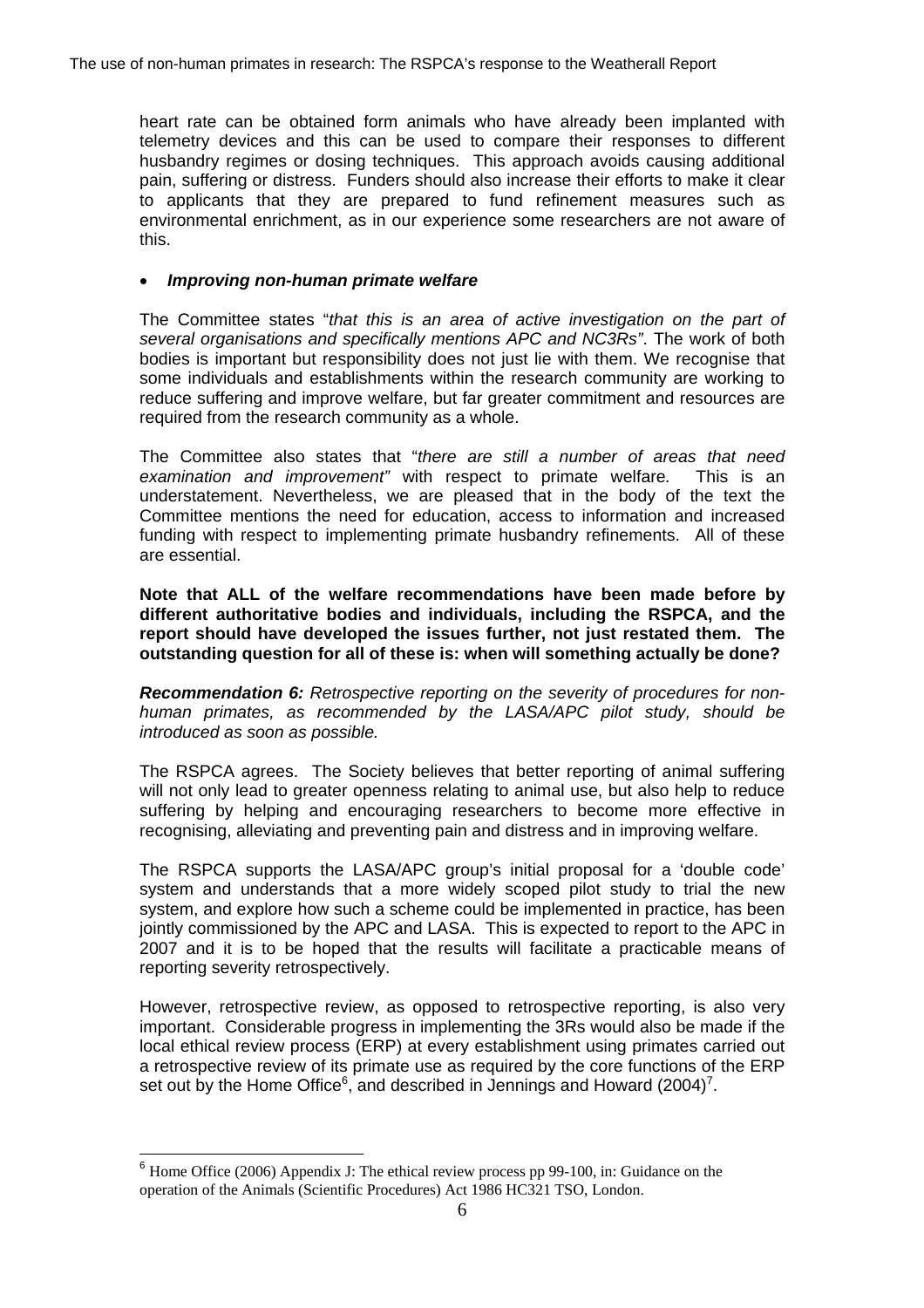*Recommendation 7: Improvements in the supervised continuous training of research workers in non-human primate research should be instituted.*

The RSPCA agrees that training could and should be greatly improved and has said this many times. Modular training for personal and project licence holders is recognised as only providing an introduction to the many legal, ethical, scientific and animal welfare issues involved when carrying out scientific procedures on animals (see APC review of modular training,  $2006^8$  $2006^8$ ). The training does not cover animal welfare and the 3Rs in detail, and this would not be possible in the short time available, even on the species-specific courses for personal licensees. Continuous Professional Development is vitally important and this applies to the whole research team, including scientists, animal technicians and Named Persons.

*Recommendation 8: Scientific journals should include details of animal welfare and steps taken to ameliorate suffering in all published papers that involve non-human primate research.*

The RSPCA agrees. The Society has been working on this issue for some time, both in-house and through its membership of the Boyd Group and the Nuffield Council of Bioethics Working Party on the Ethics of Research Involving Animals. Both of these groups have made recommendations on journal policy and the content of published papers  $9,10$  $9,10$ .

The RSPCA believes that all journals publishing research involving the use of animals have a significant role to play in ensuring that ethical and animal welfare issues are given full consideration. Journals should publish a clear statement outlining the limits of the type of research they are prepared to publish, and be more proactive in encouraging the submission and publication of 3Rs information within manuscripts. This will improve the dissemination of information and further promote the implementation of these principles, both in the UK and internationally. Inclusion of information on adverse effects is also important for scientific as well as ethical reasons since it is increasingly recognised that good science is dependent on good animal welfare.

*Recommendation 9: Work should be accelerated towards improving and applying current best-practice regarding housing of non-human primates, including minimum cage size, an emphasis on the avoidance of single housing, how cage fittings and conditions can be accommodated to the purpose of individual experiments, and a better assessment of the advantages of outside access and visual stimulation.*

The RSPCA agrees. It is absolutely essential that the Home Office Codes of Practice are recognised as establishing minimum standards and that primate users continually investigate and apply what is believed to be current best practice. However, it is not

http://www.lasa.co.uk/position\_papers/publications.asp

 <sup>7</sup> Jennings, M and Howard, B. Eds. (2004). Guidance notes on retrospective review: A discussion document prepared by the LASA Ethics and Training Group. Available at:

<span id="page-6-0"></span><sup>8</sup> Animals Procedures Committee (2006) APC Education and Training Subcommittee: Review of Modular Training. Available at: http://www.apc.gov.uk/reference/reports.htm

<span id="page-6-1"></span><sup>9</sup> Nuffield Council of Bioethics report on the ethics of research involving animals (2005). ISBN 1 904384 102 London.

<span id="page-6-2"></span><sup>&</sup>lt;sup>10</sup> Boyd Group (1998): Working Group Report: Advancing Refinement of Laboratory Animal Use. *Laboratory Animals* **32**, 137-142.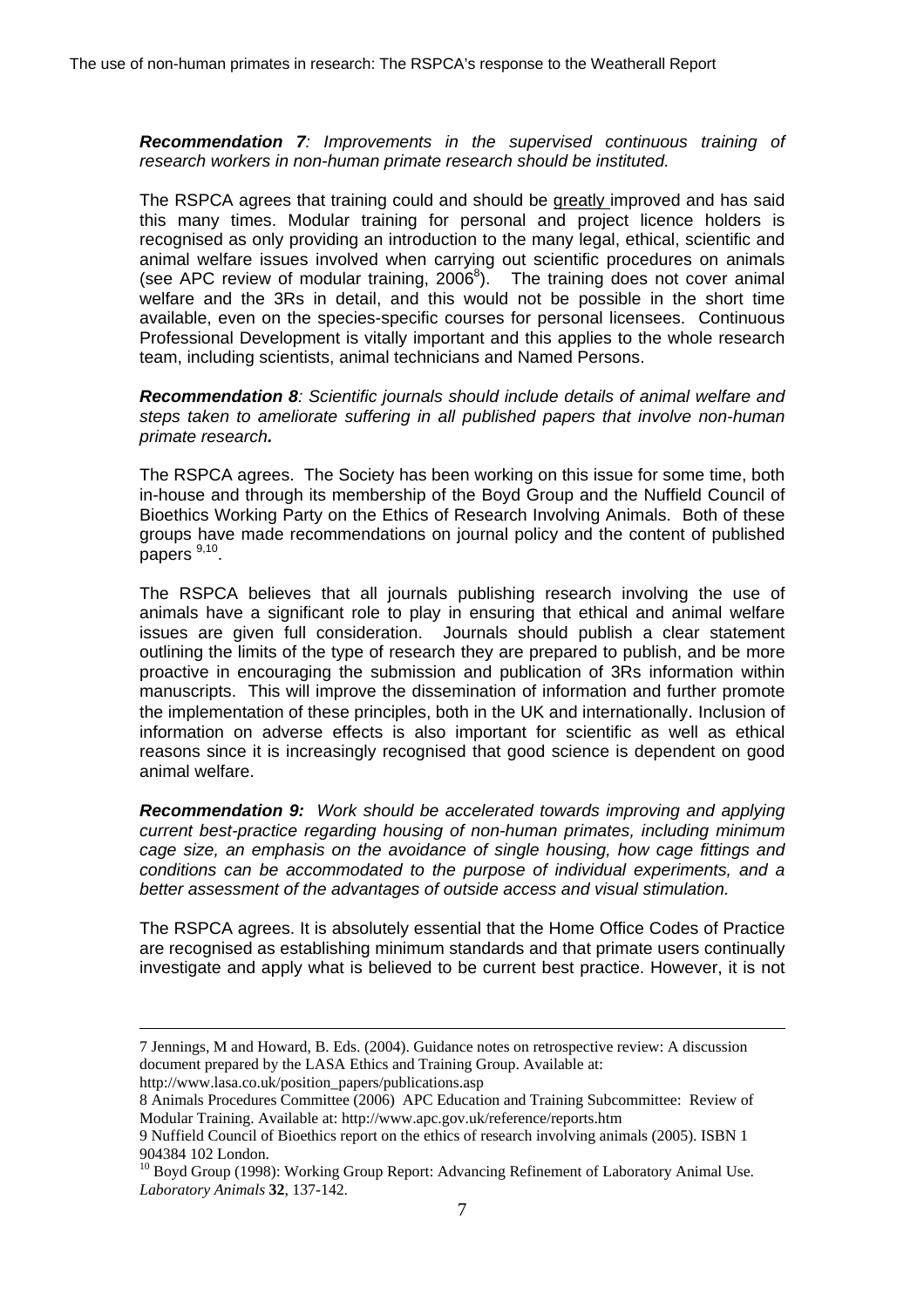clear what is meant by the statement "*how cag[e11](#page-7-0) fittings and conditions can be accommodated to the purpose of individual experiments*". If this means that some form of environmental stimulation can always be provided, but it may need to be adapted for some studies, then we support this approach. It is extremely important to recognise that perceived practical or scientific constraints to providing better housing can usually be overcome.

## • *The role of non-human primates in regulatory toxicology*

*Recommendation 10: Further efforts should be made to improve interactions between regulatory bodies at national and international levels and between regulatory bodies and the scientific community. Given the current speed of research in the biological sciences, new approaches to improve these interactions are urgently required.*

The RSPCA agrees, but the recommendation gives no indication of how this can be facilitated and who should be responsible. This type of statement has been made repeatedly over the last 10 years in a variety of fora. It is time some more specific and targeted actions were proposed and somebody took responsibility for taking them forward.

*Recommendation 11: Steps should be taken to make the results of toxicological studies involving non-human primates publicly available, in the same way as initiatives to register and publish the results of all human clinical trials.*

This recommendation is presumably aimed at pharmaceutical companies and trade associations. The RSPCA agrees that this would be very useful, particularly in the case of drugs that do not progress to clinical trials, so that the adverse effects observed would inform companies thinking of developing similar drugs, prevent duplication and provide valuable data for developing alternative approaches.

*Recommendation 12: It would be premature to make firm recommendations on how a reduction in the number of non-human primates used in regulatory toxicology might be achieved before the completion of the NC3Rs/ABPI study. However, we urge government and other stakeholders to act on the recommendations of this study, and in the light of its findings, to re-examine responses to the 2002 APC report.*

The RSPCA disagrees with the first point. The NC3Rs/ABPI study is important, but is not the only initiative in this area and is not addressing regulatory toxicology in its entirety. It is perfectly possible for others who are expert in this area to consider options for reduction, and the Committee should have recommended that this be considered as a matter of high priority. Furthermore, there are issues in the APC report that are not being taken forward in the NC3Rs/ABPI study.

It is now 5 years since the APC report was published and its recommendations should be re-examined now to see whether any progress has been made on each one.

<span id="page-7-0"></span> $\overline{a}$  $11$  Note that the RSPCA would have preferred the use of the term "enclosure", as we believe that cages should not be the default housing for primates.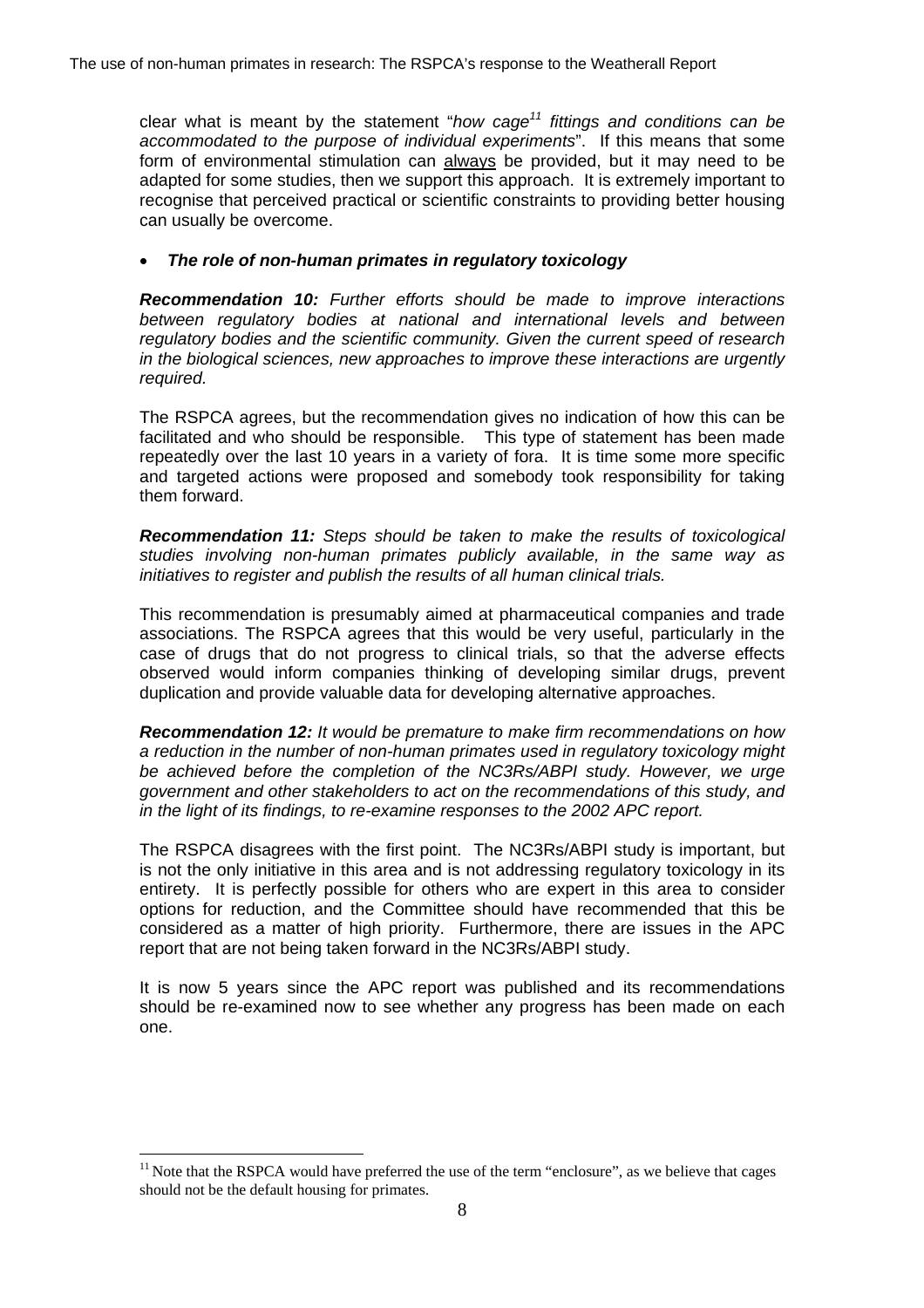## • *Promoting a strategic and integrated approach to UK non-human primate research*

The RSPCA had hoped to see this study recognise that ending non-human primate use is a desirable goal. This would surely have been perfectly acceptable to most stakeholders, given that the Nuffield Council of Bioethics report on the ethics of research involving animals (2005)<sup>9</sup> was prepared to conclude that "A world in which *the important benefits of research could be achieved without causing pain, suffering, distress or lasting harm or death to animals involved in research must be the ultimate goal*."

We believe that any strategic approach must include the replacement of primates as a high level priority (see attached Resolution on primate use introduced at the World Congress on Alternatives in 2005). However, the main elements that appear to be suggested in the Weatherall Committee report relate to financial costs, reducing harassment of researchers and creating centres of excellence. Giving priority to these factors rather than animal welfare is unacceptable in the RSPCA's view, notwithstanding that such centres could facilitate refinement.

We note that in a press release responding to the report, Sir David King states that the Government "*will bring stakeholders together to develop a national strategy for the use of non-human primates in science*". The RSPCA has considerable expertise in science, animal welfare and ethics, and represents a very large sector of the public that is concerned about the use of primates. It thus holds a major stake in this area, as do other animal welfare organisations and humane research trusts. These bodies should thus have full and fair representation in any stakeholder group.

*Recommendation 13: Concerns that costs and harassment by activists are forcing scientists and research companies to pursue non-human primate work overseas require urgent examination by the relevant UK research funding and regulatory bodies*

We have yet to see conclusive evidence, in the report or elsewhere, that companies are relocating overseas primarily due to the financial costs specifically associated with animal research. The reasons that pharmaceutical companies set up overseas are many and various and they include: cost of land and building development, ease of obtaining planning position, availability and cost of labour, ease of recruitment, and position in world markets.

It would be completely unacceptable to reduce the financial costs of scientific procedures by lowering standards, either by reducing standards in the UK or by exporting research to countries where standards are lower. If this were done it would belie the often-made assertion that 'animal welfare is a high priority for industry'.

Harassment by activists is no longer exclusive to the UK and, in any case, according to the Government this is now under control.

*Recommendation 14: The major funding bodies, together with government, other stakeholders, scientists, primatologists, vets and welfare specialists, should give careful consideration to the creation of UK centres of excellence for non-human primate research.*

There is insufficient detail on what is envisaged by this recommendation to enable the RSPCA to evaluate it properly. In the report, the case for such centres is based on them being well equipped in terms of facilities and expertise, and led by expert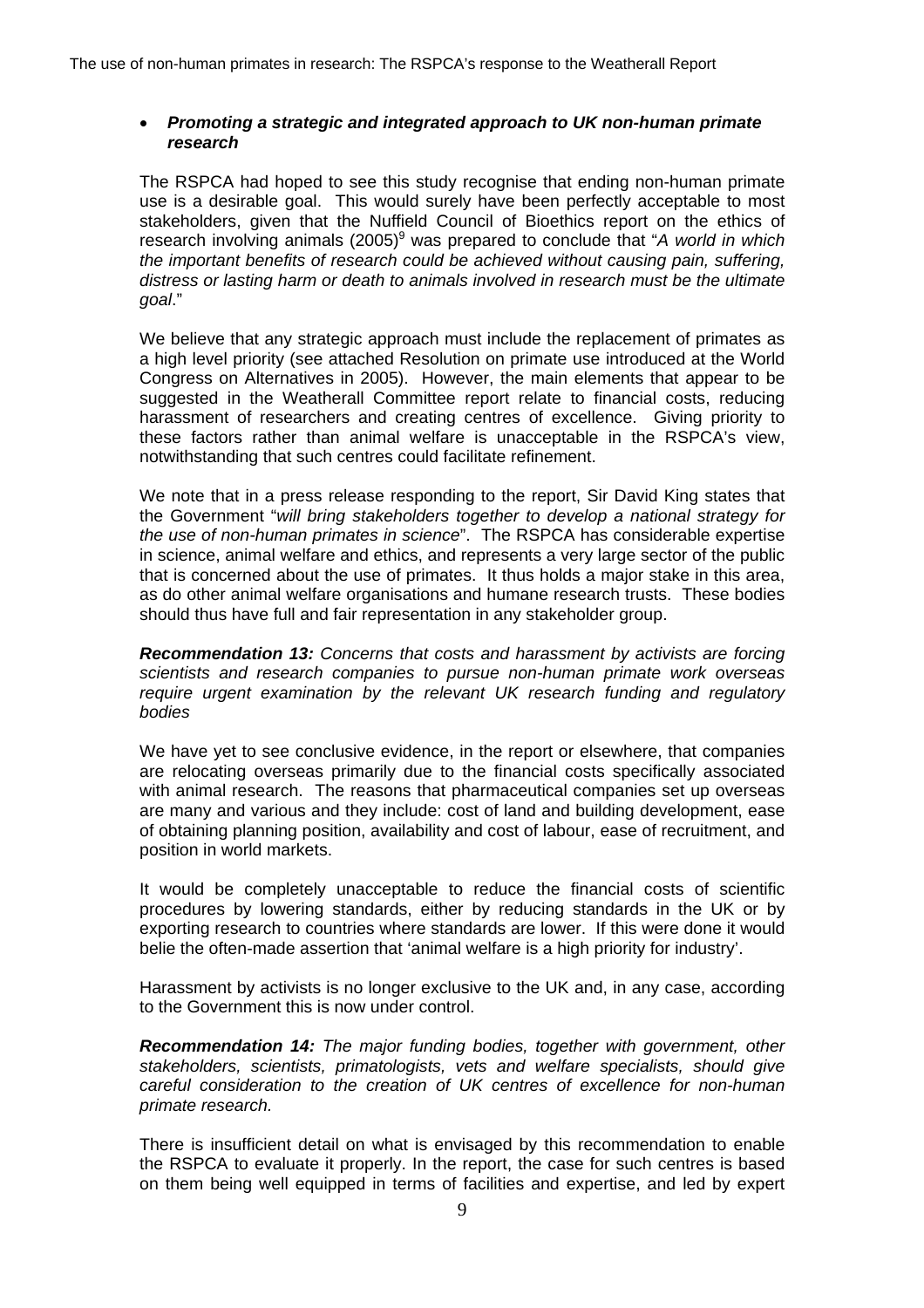primatologists who are motivated to optimise welfare. This could have advantages for the animals in terms of reduction and refinement.

However, given the highly significant welfare and ethical concerns regarding the use of non-human primates, the other "R", replacement, is of primary importance. The Committee identified the potential of centralisation to result in the loss of the multidisciplinary approach that is conducive to developing replacement. This is a significant concern. In addition, in the view of the RSPCA there is a risk that long term investment into primate housing and research facilities will contribute towards sustaining or even increasing primate use.

Another option briefly mentioned in the report is a "virtual centre of excellence", whereby the current facilities would improve their alliances and networks, which would permit the sharing of expertise and ensure good practice. This may help facilitate implementation of the 3Rs, but it does not address the fact that further improvements in primate husbandry and care are required - the Committee itself recognised that improvements could be made in the speed with which innovations are translated into practice. The RSPCA believes that sufficient commitment and resources must be made available to do something about this immediately.

There are clearly pros and cons associated with both real and virtual centres of excellence from a welfare and scientific viewpoint. The RSPCA believes that welfare specialists and organisations have an essential role to play in ensuring that the relevant decision making process gives due priority to avoiding and replacing primate use and to ensuring that all three Rs will be optimally implemented.

#### • *Promoting constructive debate*

*Recommendation 15: All bodies involved in engaging the public around issues of science and medicine, including the UK government, should ensure that the whole field of research utilising animals, including non-human primates, has a major place in their future programmes. Given the extremely rapid pace of development in the biological sciences, mechanisms for regular meetings between scientists and the media should be further explored.*

The RSPCA encourages wider public debate on this issue and would therefore welcome greater public engagement. However, an informed debate should be informed on all the issues, including meaningful exposition of the harms to animals and a realistic and honest appraisal of the likely benefits of the research. Overplaying the potential benefits and glossing over the harms, as is commonly done (for example in many of the abstracts of research on the Home Office website or in some literature from professional scientific bodies), is unacceptable.

#### • *Next steps*

*Recommendation 16: The bodies that sponsored this study should establish a mechanism for monitoring progress in achieving the aims of these recommendations over the next few years.*

This is an extraordinarily weak recommendation with which to conclude. The sponsors of the study should surely have a duty to respond actively to the report's recommendations and not simply to "monitor progress". Furthermore, as we stated at the beginning of our response, the aims of the study have not in our view been achieved. By the Committee's own admission, much of the evidence was anecdotal and a far more in-depth study of each research field is necessary. An active